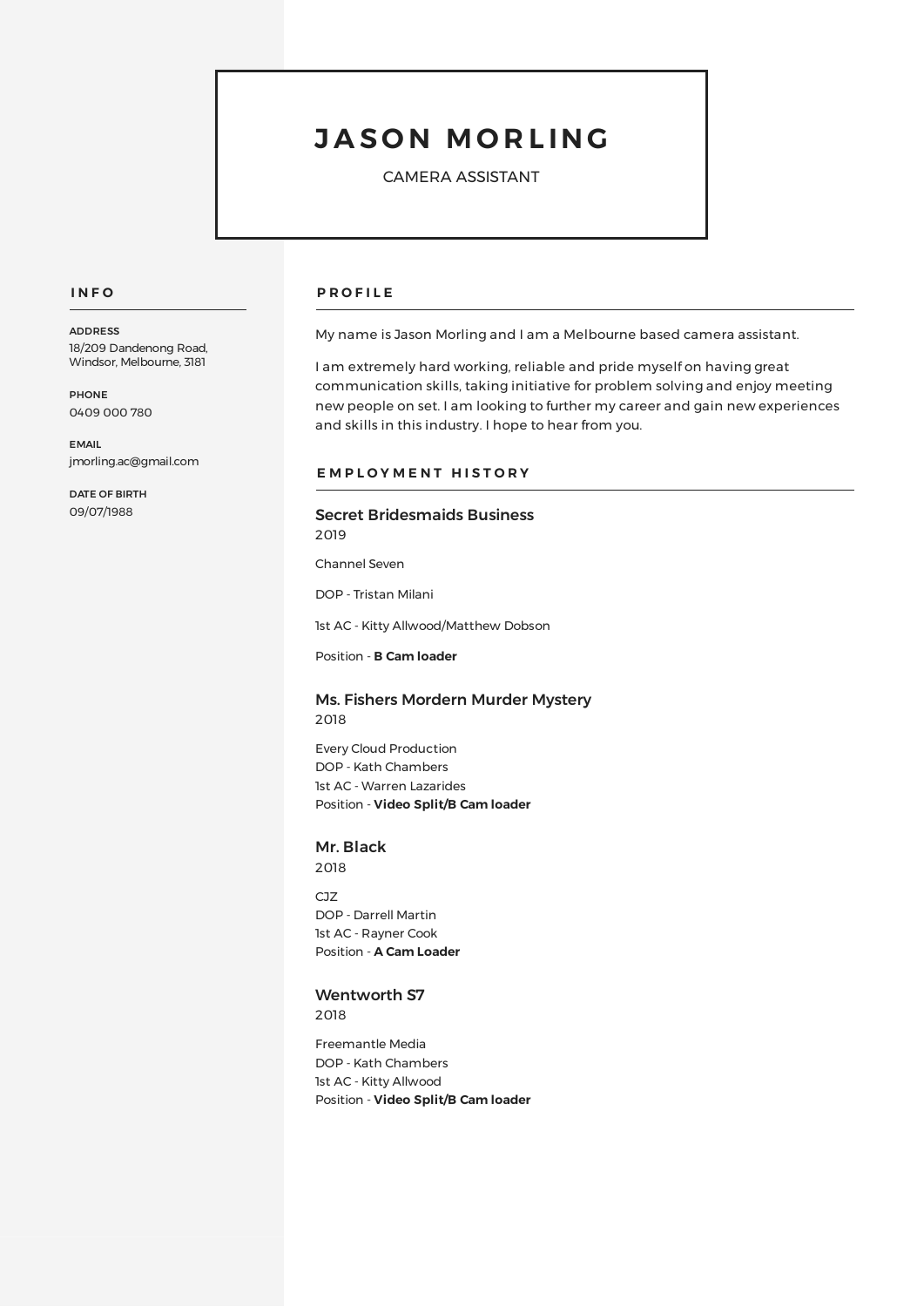# True Story S2 with Hamish & Andy 2018

Radio Karate DOP - Matthew Temple 1st AC - Rayner Cook Position - **Video Split/B Cam loader**

#### Rosehaven S2

2017

ABC/Sundance TV DOP - Simon Rierra 1st - Meg Perrot Position - **Video Split assistant**

The Nightingale - Feature 2016

Producer – Kristina Ceyton Production Coordinator - Jackie Lippet Position - **Production Runner**

# The Edge of The Bush

2016

Guesswork Television DOP - Matthew Temple Production Manager - Bina Pallot Position - **Unit Assistant**

TVC 2019

#### **At home with Victory FC**

Production - about bob

DOP - Jules Tahan

1st AC - Kitty Allwood

# Position - **A Cam Loader/Data**

#### **Going down - Pilot**

DOP - Dan Maxwell

1st AC - Kitty Allwood

Position - **A Cam Loader/Data**

# **Vera Blue - Music Video**

Production - Looser Kid

DOP - Aaron Farrugia

1st AC - Aiden Heller

#### Position - **A Cam Loader/Data**

#### **Jessica Mauboy - Music Video**

Production - Looser Kid

DOP - Aaron Farrugia

1st AC - Aiden Heller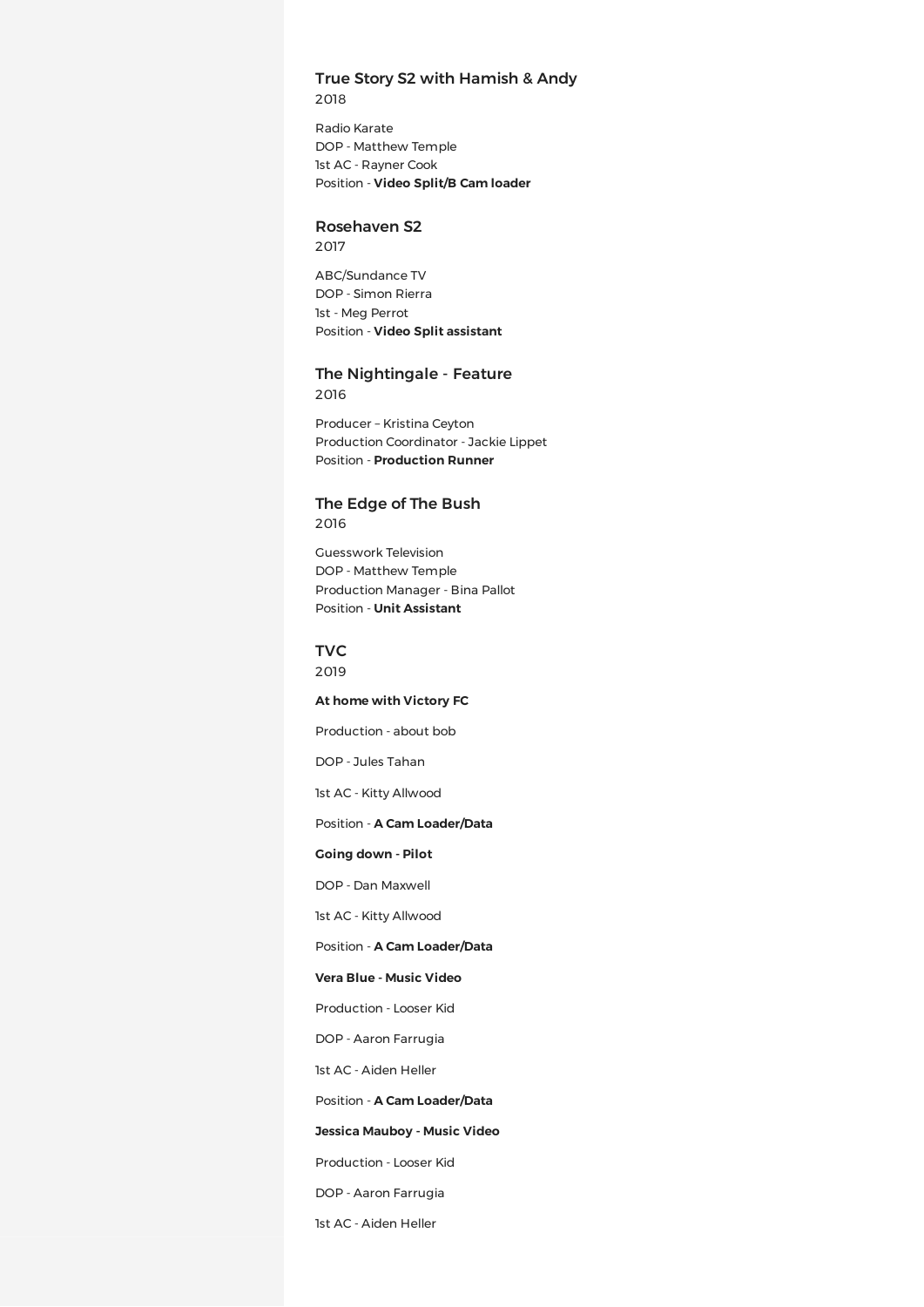Position - **A Cam Loader/Data**

# **R E F E R E N C E S**

Kitty Allwood - 1st AC 0423 522 575

Rayner Cook - 1st AC 0466 663 501

Maddi Southorn - 2nd AC 0427 270 110

# **E D U C A T I O N**

RMIT University 2015 – 2016

Melbourne

Diploma of Screen & Media

University of Tasmania, Associate Degree in Arts 2012 – 2014

Hobart

Majoring Media & Visual Communication

#### Education Background

RMIT University 2015 University of Tasmania 2012-2014 Tafe Tasmania Apprentice Vehicle Spray Painter 2007-2010 Guilford Young College 2005-2006 Mackillop College 2001-2004

#### **A T T R I B U T E S**

- Teamwork I enjoy working in both team environments and independently.
- Problem Solving I enjoy being able to break down problems and solve them in the most productive and efficient way possible while maintaining and calm approach to issues.
- Initiative I take pride in my ability to show a high level of initiative and be willing to lend a hand and help others wherever possible.
- Communication Skills I believe communication is the key to becoming a dynamic and successful team working together.
- Creativity I have always had a creative background in both music and media related interests and find I learn best with a hands on approach.
- Willingness to Learn I am always looking to Acquire new skills through Work Experience, Employment and Education.

# **I N T E R E S T S & H O B B I E S**

- Cinema Going to the cinema; discussing film; reading critical works and reviews.
- Music high level of interest in music as well as playing multiple instruments, dj-ing and reading and listening to a wide range of diverse artists or genre's.
- Television Watching Drama, Sport and Documentaries
- Automotive having a background in the industry I enjoy working on cars and having an interest in the industry and motorsport.